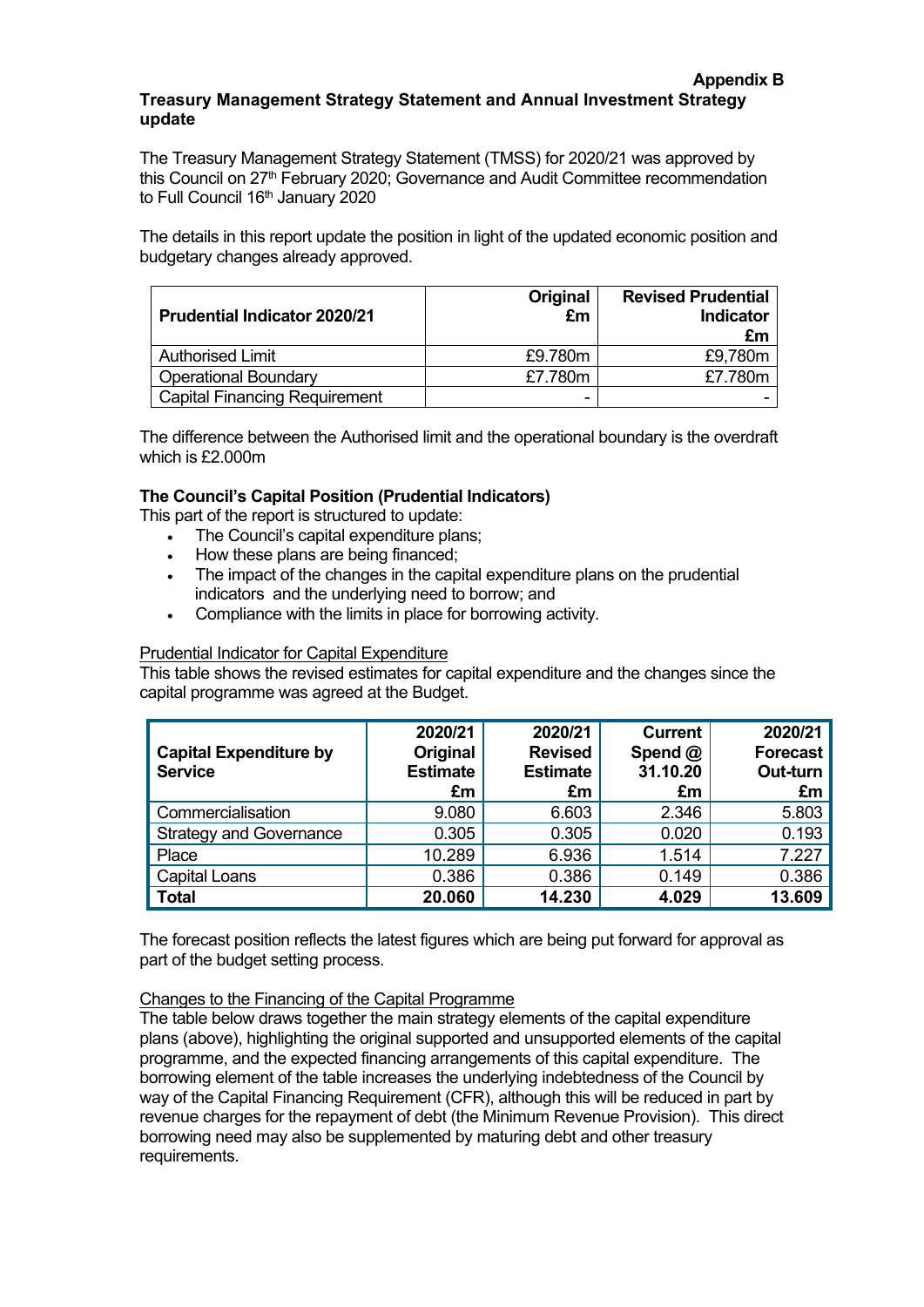| <b>Capital Expenditure</b> | 2020/21<br>Original<br><b>Estimate</b><br>£m | <b>Current</b><br>Spend @<br>31.10.20<br>£m | 2020/21<br><b>Revised</b><br><b>Estimate</b><br>£m |
|----------------------------|----------------------------------------------|---------------------------------------------|----------------------------------------------------|
| Supported                  | 20.060                                       | 4.029                                       | 14.230                                             |
| Unsupported                |                                              |                                             |                                                    |
| <b>Total spend</b>         | 20.060                                       | 4.029                                       | 14.230                                             |
| Financed by:               |                                              |                                             |                                                    |
| Revenue                    | 3.319                                        |                                             | 0.774                                              |
| Capital grants             | 8.088                                        |                                             | 6.597                                              |
| Capital reserves           | 8.267                                        |                                             | 6.473                                              |
| Capital Loans repaid       | 0.386                                        |                                             | 0.386                                              |
| <b>Total financing</b>     | 20.060                                       |                                             | 14.230                                             |
| <b>Borrowing need</b>      | <b>Nil</b>                                   |                                             | <b>Nil</b>                                         |

Changes to the Prudential Indicators for the Capital Financing Requirement, External Debt and the Operational Boundary

The table shows the CFR, which is the underlying external need to incur borrowing for a capital purpose. It also shows the expected debt position over the period. This is termed the Operational Boundary.

Prudential Indicator – Capital Financing Requirement

We are on target to achieve the original forecast Capital Financing Requirement.

Prudential Indicator – External Debt / the Operational Boundary

|                                                                 | 2020/21         | <b>Current</b>  | 2020/21         |  |
|-----------------------------------------------------------------|-----------------|-----------------|-----------------|--|
|                                                                 | Original        | <b>Position</b> | <b>Revised</b>  |  |
|                                                                 | <b>Estimate</b> |                 | <b>Estimate</b> |  |
|                                                                 | £m              | £m              | £m              |  |
| <b>Prudential Indicator - Capital Financing Requirement</b>     |                 |                 |                 |  |
| <b>Total CFR</b>                                                |                 |                 |                 |  |
| <b>Net movement in CFR</b>                                      |                 |                 |                 |  |
|                                                                 |                 |                 |                 |  |
| Prudential Indicator - External Debt / the Operational Boundary |                 |                 |                 |  |
| Borrowing                                                       |                 |                 |                 |  |
| Other long term liabilities*                                    | £7.780m         | £7.780m         | £7.780m         |  |
| <b>Total debt 31 March</b>                                      | £7.780m         | £7.780m         | £7.780m         |  |

\* On balance sheet PFI scheme.

### Limits to Borrowing Activity

The first key control over the treasury activity is a prudential indicator to ensure that over the medium term, net borrowing (borrowings less investments) will only be for a capital purpose. Gross external borrowing should not, except in the short term, exceed the total of CFR in the preceding year plus the estimates of any additional CFR for 2020/21 and next two financial years. This allows some flexibility for limited early borrowing for future years. The Council has approved a policy for borrowing in advance of need which will be adhered to if this proves prudent.